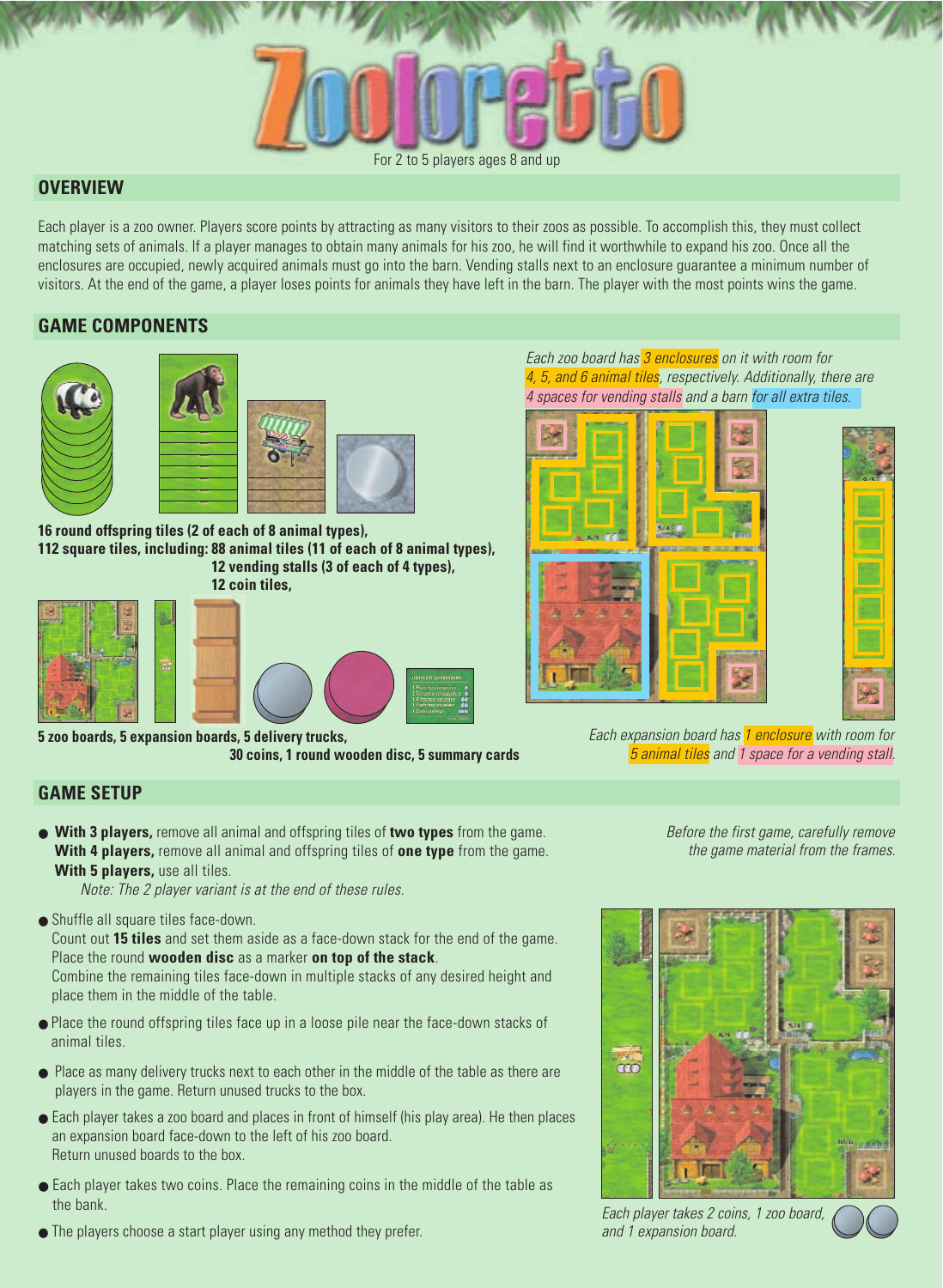## **GAME PLAY**

The game lasts several rounds.

On a player's turn, he must perform **one** of the following three actions:

**A.** add a tile to a delivery truck, **or**

**B.** take a delivery truck and pass for the rest of the round, **or**

**C.** carry out one **money** action

The turn then passes to the next player in clockwise order. Once each player has taken a delivery truck, the round is over and a new round begins.

### **A. ADD A TILE TO A DELIVERY TRUCK**

The player draws and reveals the topmost tile from any stack and places it in an open space on any untaken delivery truck of his choice. His turn is then over.

Each delivery truck has room for no more than 3 tiles. Should all delivery trucks already have 3 tiles on them, then the player cannot choose this action. He must then choose either action B or C.

Important: tiles from the stack covered by the wooden disc can only be drawn once all other stacks have been exhausted!

#### **B. TAKE A DELIVERY TRUCK AND PASS FOR THE REST OF THE ROUND**

The player chooses any untaken delivery truck and places it, along with any tiles on it, in his play area.

He must immediately add the tiles from the truck to his zoo.

Important: a player may only choose a delivery truck on which there is at least one tile!

Once a player has taken a truck, he passes for the rest of the round and will not get another turn until the next round.

Since all passing players will have delivery trucks in front of them, it is easy to tell who has passed in any given round.

When the player adds the tiles to his zoo, he must follow the following placement rules:

#### ● **Animal Tiles**

An animal tile may be placed either on an empty enclosure space or in the barn.

Important: no enclosure may contain more than one type of animal tile. However, a player may have multiple enclosures containing the same animal type.

If there aren't any legal spaces for an animal tile left in the enclosures, then the player must place the animal in his barn instead.

#### ● **Vending stalls**

A vending stall may be placed on an empty stall space or in the barn.

If there aren't any stall spaces left, then the player must place the tile in his barn instead.

#### ● **Coin Tiles**

A coin tile is added to any other coins the player has.

A coin tile is worth one coin. Both are equivalent and may be used interchangeably.

#### ● **The Barn**

Important: players may have as many tiles and as many types of tiles (including both animals and vending stalls) as they wish in their barns.

Note: a player may choose to place an animal tile in his barn, even if he has an appropriate empty space in one of his enclosures.







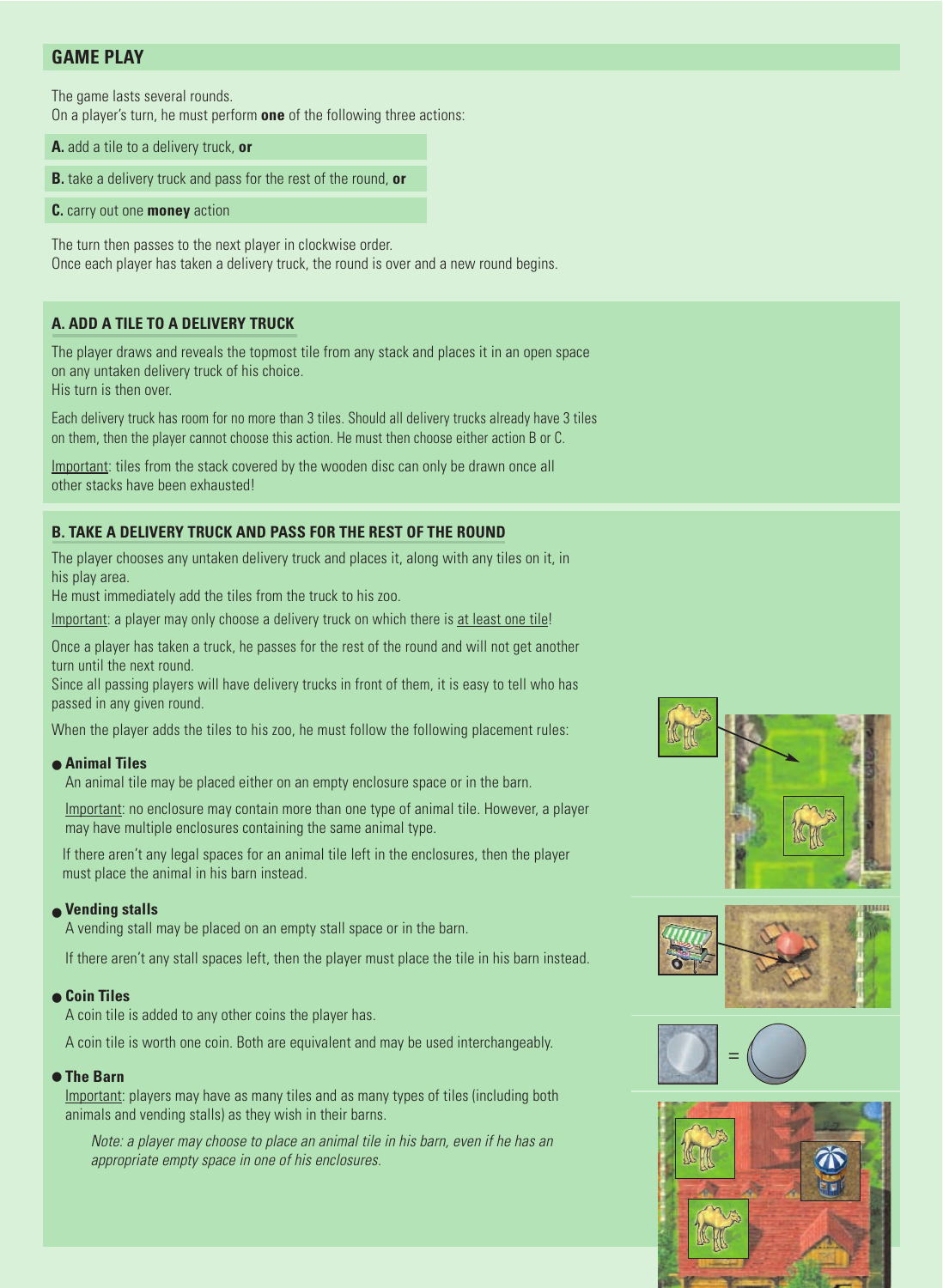#### **C. CARRY OUT ONE MONEY ACTION**

The player may carry out **one of the following actions,** provided that he can pay for it. He may pay with any combination of coins and/or coin tiles.

The following money actions are possible:

| <b>I.</b> Remodel (Move or Exchange)  | $\sqrt{2}$ |
|---------------------------------------|------------|
| <b>II.</b> Purchase or Discard a tile | $($ )( $)$ |
| <b>III.</b> Expand the zoo            | ( )()()    |

The placement rules described above must be followed when carrying out these actions.

Important: A player may never carry out more than one money action per turn. Therefore, a player wishing to carry out more involved remodeling projects will have to choose the action "carry out one money action" on multiple turns.

#### **I. Remodel**

Remodeling costs **1 coin**, paid to the bank. A player may only remodel his own zoo. There are two remodeling options: Move **or** Exchange.

#### ➡ **Move**

The player moves a **single** animal tile from the barn to an empty enclosure space or he moves any one vending stall tile from it's current location to any eligible space in his zoo.

#### ➡ **Exchange**

The player takes **all** tiles of one animal type in either his barn or one of his zoo's enclosures and exchanges them with all tiles of one other animal type in another of his zoo's locations. An exchange must always involve exactly two areas and the animal types must be different. An exchange involving two areas with the same animal type is not allowed.

Important: an exchange is not permitted when one enclosure is too small to accommodate all of the new tiles that would be placed there or when one of the areas is empty.

Exchanging vending stalls is not permitted.

### **II. Purchase or Discard a tile**

For **2 coins**, the player may either purchase an animal or vending stall tile from an opponent's barn **or** discard an animal or vending stall tile from his own barn.

#### ➡ **Purchase**

The player takes the animal or vending stall tile of his choice **from the barn** of another player and adds it to his own zoo.

- $\Rightarrow$  1 coin goes to the other player,
- $\Rightarrow$  1 coin goes to the bank.

Note: The other player may not refuse the purchase.

➡ **Discard**

The player discards the animal or vending stall tile of his choice from his barn. The tile is removed from the game.

 $\Rightarrow$  Both coins go to the bank.

#### **III. Expand the zoo**

The player pays **3 coins** to the bank and turns his expansion board face up.

This expands his zoo by one enclosure and one stall space.

#### **END OF A ROUND**

Once each player has taken a delivery truck, the round is over.

The players return the empty trucks to the middle of the table and the next round begins, starting with the player who took the last delivery truck in the previous round.

Two examples of movement:



Example: Anna has 2 elephants in her barn and 3 elephants in an enclosure. She moves 1 elephant from the barn to the enclosure. She now has 4 elephants in the enclosure.

Example (no pic.): Bert has a vending stall on one space and moves it to another empty stall space.

Two examples of exchanges:



Example: Claus has 3 elephants in his barn and 1 panda in one of his enclosures. He exchanges the two animal types, after which he has 1 panda in his barn and 3 elephants in the enclosure.



Example: Doris has 3 elephants in one enclosure and 2 pandas in another. Through an exchange, the two animal types end up switching enclosures.

Note: if all players but one have passed, this player may continue to take as many turns as he can and chooses before taking the last delivery truck and passing!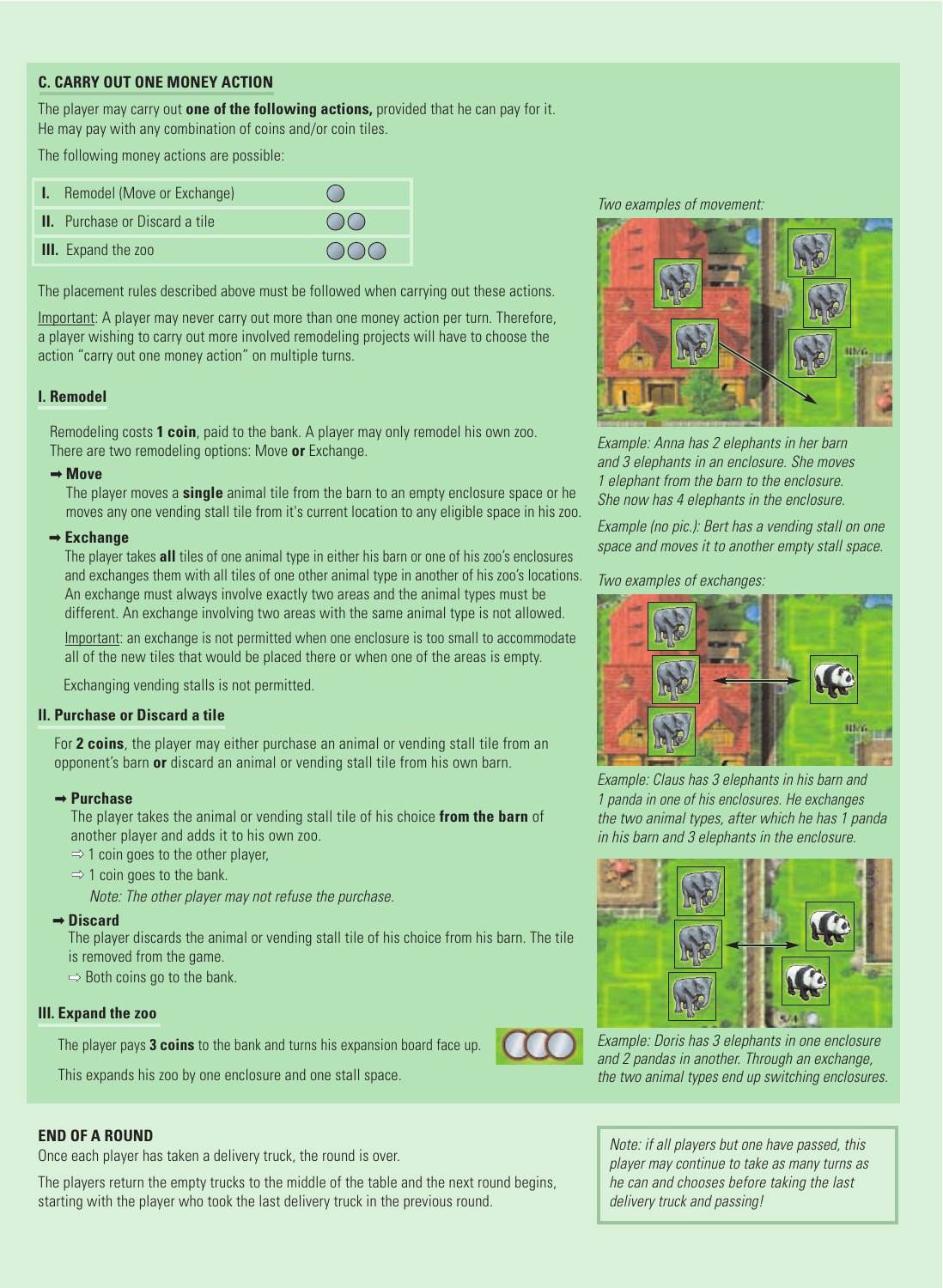### **TWO SPECIAL SITUATIONS:**

#### ● **Offspring**

There are 2 fertile males and females of each animal type, distinguishable by the small symbols on their tiles.



When a player **adds** the appropriate partner for a fertile male or female is **to an enclosure** where the partner waits, the two **immediately** produce an offspring. The player takes one of the appropriate offspring tiles from the supply and places it onto an empty space in the enclosure. Once placed, the offspring tile is treated like any other animal tile.

If there isn't any space left in the enclosure, the player must place the offspring in his barn instead.

Note: all that is required is for the male and female to be in the same enclosure – they do not need to be next to each other.

Each male and female can produce an offspring **only once**. So, for example, no offspring is produced when a third fertile animal is added to an enclosure that already has a fertile pair. Another offspring would only be produced when another partner, creating a second fertile pair, is added to the enclosure.

Important: pairs only produce offspring in enclosures, not in barns or on delivery trucks.

#### ● **Last enclosure space filled**

Whenever a player places a tile on the last empty space in one of his enclosures, he receives bonus coins from the bank equal to the number shown in the enclosure (if any are shown). The player may also take coin tiles instead, should there be any in the bank. If the bank is empty, then the player receives nothing.

Exception: **no** bonus is awarded when all enclosure spaces are filled as a result of an Exchange action. There is also no bonus awarded if an offspring produced by the exchange fills the last space.

# **GAME END**

The end of the game is triggered when a player draws and reveals the first tile from the stack covered by the wooden disc. The round is played through the end. Once each player has taken a delivery truck, the game is over and scoring takes place.

#### **SCORING**

Each player determines the positive and negative points he receives for his zoo and adds them up.

- $\bullet$  For the animals in an enclosure, the player scores points as follows:
	- a) For a full enclosure (all spaces filled with animals), the player earns the higher of the two point values shown in the enclosure.
	- b) For an enclosure with 1 empty space (all but 1 space filled with animals), the player earns the lower of the two point values shown in the enclosure.
	- c) For an enclosure with two or more empty spaces, the player **only scores points** if he has a vending stall **on at least one** of the stall spaces associated with the enclosure. In this case, the player scores 1 point for each animal in the enclosure. If a player has an enclosure with two or more empty spaces and no vending stall in the stall spaces that are associated with the enclosure, he scores no points for the enclosure.

Note: when both stall spaces next to a 4-space enclosure are occupied, a player still scores only 1 point per tile.

- For each vending stall **type** on stall spaces, the player receives 2 points.
- For each vending stall **type** in his barn, the player receives minus 2 points.
- For each animal **type** in his barn, the player receives minus 2 points. Example: Claus has 3 elephants in his barn and receives 2 minus points for them.

The player with the most points wins.

In the event of a tie, the tied player with the most coins wins. If there is still a tie, the tied players rejoice in their shared victory!



Note: for an enclosure with 6 spaces, there is no coin bonus!



Each enclosure has one or two space for vending stalls adjacent to it.

Author: Michael Schacht · Illustration: Design/Main Translation: Patrick Korner · Editing: Jay Tummelson

© 2007 ABACUSSPIELE Verlags GmbH & Co. KG, Dreieich All rights reserved, Made in Germany. www.abacusspiele.de

Distribution United States: Rio Grande Games PO Box 45715 Rio Rancho; NM 87174-5715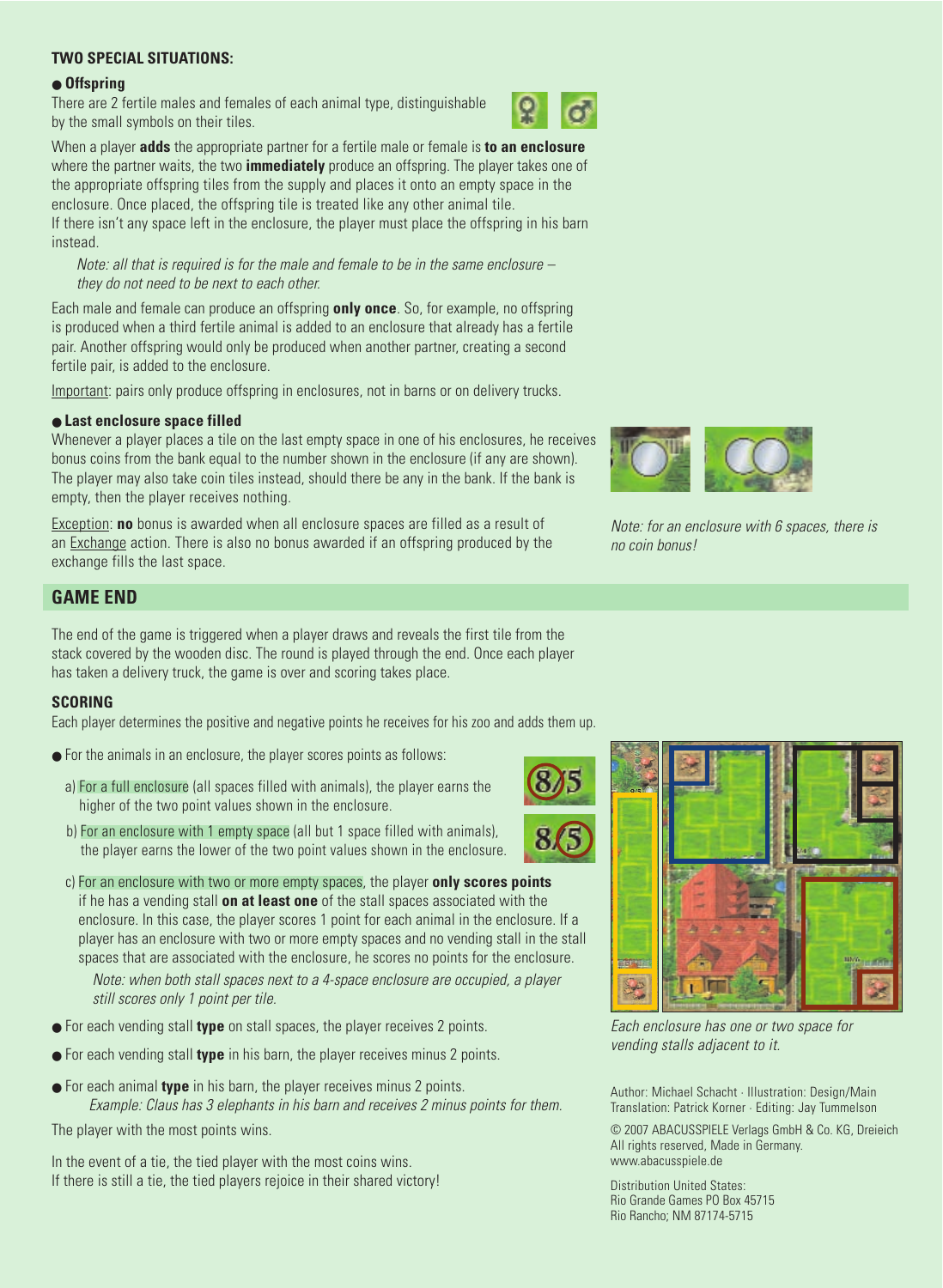# **2-PLAYER VARIANT**

The normal game rules are in effect with the following changes:

- Each player takes 2 expansion boards, which he places face-down next to his zoo board.
- Remove all animal and offspring tiles of three types from the game.
- Place 3 delivery trucks in the middle of the table. Draw three of the tiles removed from the game at random and place 1 face-down on one of the trucks. Place the other 2 face-down on a second truck. This blocks these 3 delivery spaces for the entire game.

Players may only choose to take a truck with at least one face-up tile on it.

When a player takes a truck, he only takes and places the face-up tiles on the truck. The face-down tiles remain on the truck.

The round ends once both players have taken a delivery truck. Remove any face-up tiles on the remaining truck from the game.

# **TACTICAL HINTS**

It can be rewarding to take the occasional risk. For example, choosing not to take a partially-filled truck that is only attractive for yourself and revealing another tile instead in the hopes that another useful tile will come of it.

Taking animals that you don't have room for in your enclosures at the moment isn't the end of the world – especially if you still have the option of expanding your zoo. However, you should try to have as few animal types as possible in your barn.

The money actions offer additional possibilities:

You can sometimes choose to take an 'undesirable' tile of an animal type you don't want when you know that another player wants it. If that player buys it from your barn, not only will you have fewer minus points, you'll also have made a coin in the process. Above all, don't underestimate the advantages of 'remodeling'. You can, for example, use timely exchanges to make money multiple times.

Example: Bert filled his 4-space enclosure with flamingo tiles on a previous turn and received a bonus for it. He has 3 chimpanzees in his 5-space enclosure. On Bert's next turn, he decides to carry out a money action. He pays 1 coin to the bank and performs an exchange: he switches the 4 flamingo tiles in the 4-space enclosure with the 3 chimpanzee tiles in the 5-space enclosure.

Since there is now an empty space in the 4-space enclosure, Bert can use a chimpanzee tile on a subsequent turn to fill the enclosure a second time and receive another bonus. Bert is now also only one tile short of receiving a bonus for his 5-space enclosure. Since both enclosures now have only one empty space left, they will both score points at the end of the game.





# **ANIMAL ENCYCLOPEDIA**



#### **The Flamingo**

Their most memorable feature is their crooked beaks, used to filter food out of fresh water. This pink bird prefers to stand on only one leg to minimize heat loss.

# **The Camel**

This inhabitant of the dry regions of Asia and North Africa has developed several features that make it easier to conserve water. It is said that a camel can drink 200 liters of water in only 15 minutes.

# **The Leopard**

Along with tremendous climbing ability, the leopard boasts excellent hearing and especially good eyesight. They can hear very high tones that are beyond a person's hearing capacity and see five to six times better than us at night.



#### **The Elephant**

The state animal of multiple African countries and the largest land animal in the world. They can live up to 70 years and weigh the same as 75 grown men.



#### **The Panda**

This beloved loner from China lives primarily off bamboo. Unlike other bears, they cannot stand on their hind legs very well and therefore prefer to sit while eating.

#### **The Chimpanzee**

The best-known of the African great apes develops tremendous physical abilities over its life. They can be twice as strong as a trained athlete.

### **The Zebra**

This African steppes inhabitant belongs to the horse family. The stripes apparently provide camouflage against predators and tse tse files, whose compound eyes apparently can't distinguish the pattern.

#### **The Kangaroo**

This Australian marsupial crosses bush and grassland with 12 meter long leaps at speeds of up to 70 kilometers per hour. Surprisingly, however, it cannot move backwards.



Further information on the author's site: www.michaelschacht.net